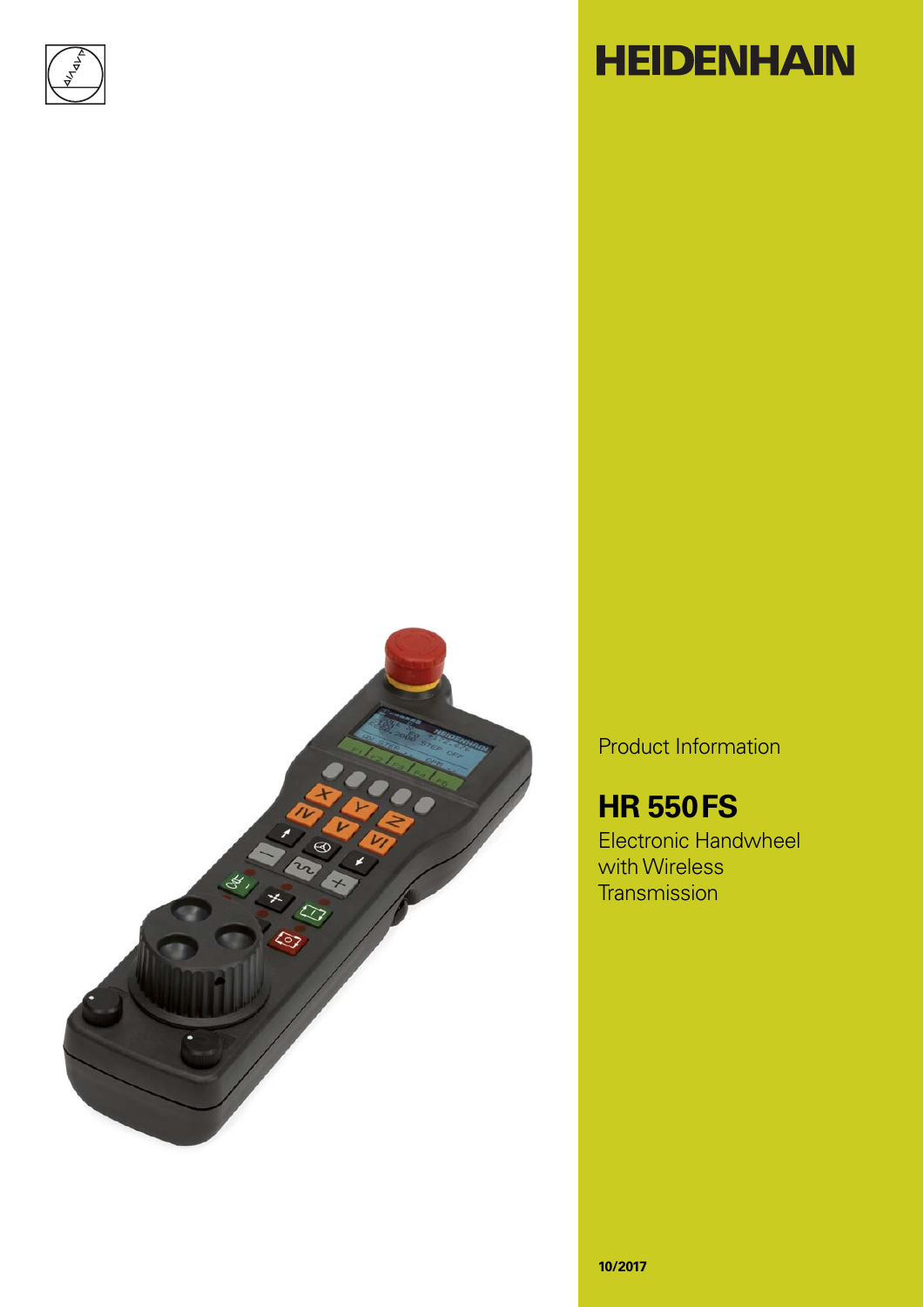### **User-friendly setup with HEIDENHAIN handwheels**

#### **Delicate manual traverse**

For setup, you can use the axis-direction keys of the machine operating panel to move the machine axes manually or in incremental jog. A simpler and more reliable way, however, is to use the electronic handwheels from HEIDENHAIN. With the portable handwheels you are always close to the action, enjoy a close-up view of the setup process, and can control the infeed responsively and precisely.

#### The **HR 550 FS with wireless transmis-**

**sion** is exceedingly simple to use: since it communicates with the handwheel holder via radio transmission, your movements are not restricted in any manner, and you can fully concentrate on the action in the machine's working space. The practical HRA 551 FS handwheel holder is not just a docking station for the handwheel: it also features an integrated charger for the handwheel's battery, so that your HR 550 FS is always ready for the next job.

The transmission range is amply dimensioned. If you should nevertheless happen to come near the edge of the transmission area, which is possible with very large machines, the HR 550 FS warns you in time with a plainly noticeable vibration alarm.

When the handwheel is in the docking station, contacts on its back ensure uninterrupted operation in the event of unexpected disturbances in the radio field.

#### **System requirements**

The HR 550 FS can be connected to the following controls:

|                         | As of NC software |
|-------------------------|-------------------|
| $\bullet$ TNC 640       | 34059x-02         |
| • TNC 620               | 81760x-01         |
| • TNC 320               | 771851-01         |
| • TNC 128               | 771841-05         |
| $\bullet$ iTNC 530      | 60642x-01         |
| $\bullet$ CNC PILOT 640 | 68894x-05         |
| • MANUALplus 620        | 548431-05         |

The connecting and adapter cables are identical with those of the HR 420 and HR 520.

The radio operating conditions of the Technical Manual for your control apply during operation of the HR 550 FS/ HRA 551 FS in the appropriate locations. The HR 550 FS electronic handwheels from HEIDENHAIN are available with and without mechanical **detent**, with 100 stops per revolution. The traverse path per step can be set via parameters. It also features numerous valuable additional functions:

The **handwheel display** consists of a header and six status lines. It displays important machine conditions and information (e.g. position of the selected axis, spindle speed, feed rate, error messages, active basic rotation and tilted working plane) as well as the functions of the five soft keys, which the machine manufacturer can assign as desired. The header provides information on the active radio operation, field strength and the battery's state of charge.

The colored and raised **axis keys** permit traverse of up to six NC axes. In addition, the machine manufacturer can configure

an axis key for selection of the so-called "virtual tool axis."

In addition to the soft keys, the machine manufacturer can assign special functions to six **function keys**. They can be illuminated by LEDs. The symbols for the axis designations and the function keys can be exchanged.

The axis feed rate, which is activated when the arrow key is pressed, and the spindle speed can each be set with an **override potentiometer**.

The HR 550 FS handwheel also features the usual **safety buttons**: an emergency stop button and two permissive buttons. The safety functions of the HR 550 FS fulfill the requirements of performance level d, category 3, according to EN ISO 13849-1. In addition, HR 550 FS fulfills the requirements of EN 60950.

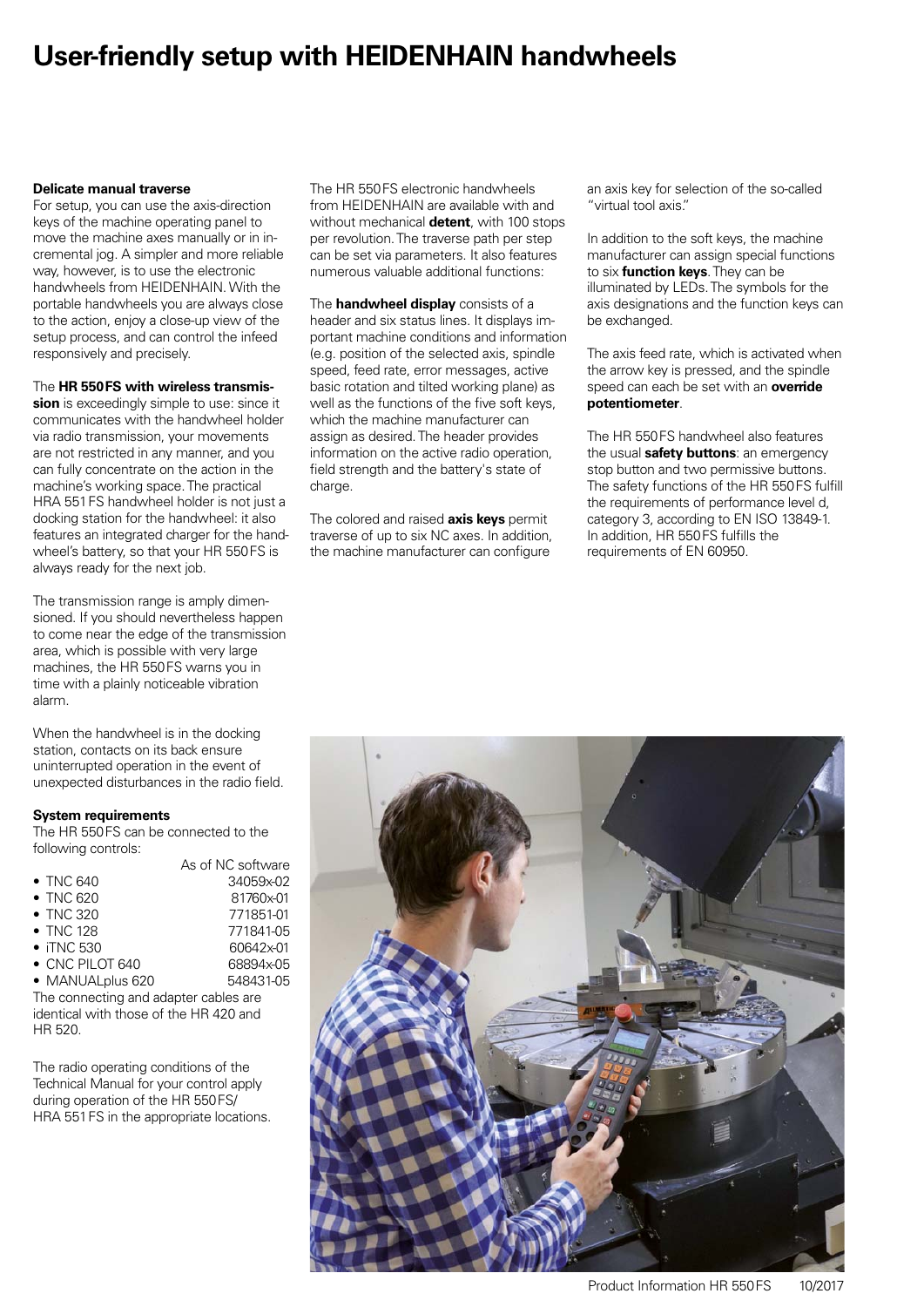

|                           | <b>HR 550FS</b>                                                                                                                                                                                                                                                                           |
|---------------------------|-------------------------------------------------------------------------------------------------------------------------------------------------------------------------------------------------------------------------------------------------------------------------------------------|
| <b>Design</b>             | Handwheel with wireless transmission                                                                                                                                                                                                                                                      |
| <b>Functional safety</b>  | For applications up to category 3, PL d according to EN ISO 13849-1: 2015                                                                                                                                                                                                                 |
| <b>Display</b>            | Monochrome 6-line display (128 x 64 pixels)                                                                                                                                                                                                                                               |
| Handwheel*                | HR 550 FS without mechanical detent: ID 1200495-xx<br>HR 550 FS with mechanical detent: ID 1183021-xx                                                                                                                                                                                     |
| <b>Operating elements</b> | • 6 keys for axis selection (symbols can be exchanged)<br>• 6 keys with permanent NC functions<br>• 6 keys with LEDs for free assignment via the PLC (symbols can be exchanged)<br>• 2 override potentiometers for feed rate and spindle speed<br>• 5 soft keys for menu-guided operation |
| <b>Safety buttons</b>     | • Emergency stop button (dual-channel)<br>• 2 permissive buttons (dual-channel)                                                                                                                                                                                                           |
| <b>Handwheel holder</b>   | HRA 551 FS: ID 1119052-xx<br>• For docking the HR 550FS on the machine<br>• Integrated battery charger for HR 550FS<br>• Connections to the control and the machine<br>• Integrated transmitter/receiver unit                                                                             |
| <b>Radio transmission</b> | According to EN 300328 V2.1.1; EN 301489-1; EN 301489-17;<br>FCC ID HR 550 FS: YJKHR0GACZ4; FCC ID HRA 551 FS: YJKHRAGACZ4                                                                                                                                                                |
| Radio link                | • 16 channels (ISM; 2.4 GHz)<br>• Transmission range up to 20 m (depending on environment)<br>• Radio power of 11 dBm (EIRP)                                                                                                                                                              |
| <b>Functions</b>          | • Display of field strength<br>• Vibrating alarm upon leaving the transmission area<br>• Battery warning/battery charge indicator                                                                                                                                                         |
| <b>Voltage supply</b>     | HR 550FS: via battery pack (included in delivery; replacement ID 623166-xx)<br>HRA 551 FS: by standard connection from the control                                                                                                                                                        |
| <b>Operating time</b>     | Continuous duty typically 6 h                                                                                                                                                                                                                                                             |
| <b>Charging process</b>   | Automatic when handwheel is in the HRA docking station, duration approx. 200 min                                                                                                                                                                                                          |
| <b>Mass</b>               | HR 550FS: approx. 1 kg<br>HRA 551 FS: approx. 1 kg                                                                                                                                                                                                                                        |

**\*** Please select when ordering